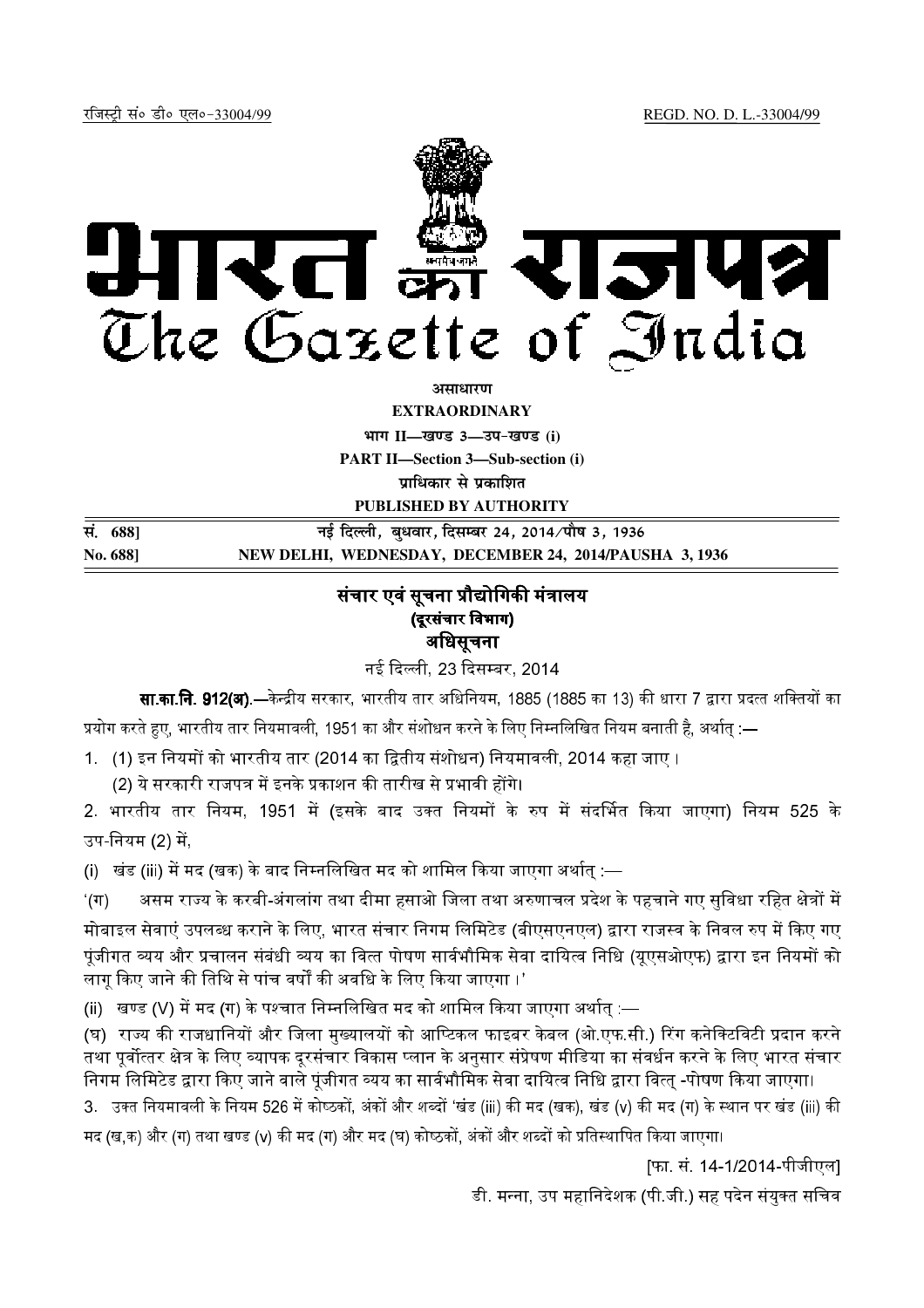**टिप्पणी:** मुख्य नियम 1951 डाक एवं तार मैनुअल खंड-1, विधायी अधिनियम भाग-II संस्करण में प्रकाशित किए गए थे और तत्पश्चात इनमें निम्नलिखित अधिसचना संख्याओं द्वारा संशोधन किए गए थे :—

| $\mathbf{1}$     | सा.का.नि. 190, दिनांक 18.02.1984     | 33 | सा.का.नि. 1054, दिनांक 2.11.1988      |
|------------------|--------------------------------------|----|---------------------------------------|
| $\mathbf 2$      | सा.का.नि. 386, दिनांक 22.05.1984     | 34 | सा.का.नि. 179, दिनांक 18.03.1989      |
| 3                | सा.का.नि. 387(अ), दिनांक 22.05.1984  | 35 | सा.का.नि. 358(अ), दिनांक 15.03.1989   |
| 4                | सा.का.नि. 679, दिनांक 30.06.1984     | 36 | सा.का.नि. 622(अ), दिनांक 15.06.1989   |
| 5                | सा.का.नि. 428, दिनांक 27.04.1985     | 37 | सा.का.नि. 865(अ),  दिनांक 29.09.1989  |
| 6                | सा.का.नि. 729, दिनांक 03.08.1985     | 38 | सा.का.नि. 413(अ), दिनांक 29.03.1990   |
| $\overline{7}$   | सा.का.नि. 982, दिनांक 19.10.1986     | 39 | सा.का.नि. 574(अ), दिनांक 15.06.1990   |
| 8                | सा.का.नि. 553(अ), दिनांक 27.03.1986  | 40 | सा.का.नि. 933(अ), दिनांक 3.12.1990    |
| $\boldsymbol{9}$ | सा.का.नि. 314, दिनांक 26.04.1986     | 41 | सा.का.नि. 985(अ), दिनांक 20.12.1990   |
| 10               | सा.का.नि. 566, दिनांक 26.07.1986     | 42 | सा.का.नि. 74(अ), दिनांक 18.01.1991    |
| 11               | सा.का.नि. 953(अ), दिनांक 23.07.1986  | 43 | सा.का.नि. 237(अ), दिनांक 25.04.1991   |
| 12               | सा.का.नि. 1121(अ), दिनांक 1.10.1986  | 44 | सा.का.नि. 251(अ), दिनांक 2.05.1991    |
| 13               | सा.का.नि. 1167(अ), दिनांक 28.10.1986 | 45 | सा.का.नि. 543(अ), दिनांक 21.05.1992   |
| 14               | सा.का.नि. 1237(अ), दिनांक 28.11.1986 | 46 | सा.का.नि. 560(अ), दिनांक 26.05.1992   |
| 15               | सा.का.नि. 49, दिनांक 17.01.1987      | 47 | सा.का.नि. 587(अ), दिनांक 10.06.1992   |
| 16               | सा.का.नि. 112(अ), दिनांक 25.02.1987  | 48 | सा.का.नि. 730(अ), दिनांक 19.08.1992   |
| 17               | सा.का.नि. 377(अ), दिनांक 9.04.1987   | 49 | सा.का.नि. 830(अ), दिनांक 28.10.1992   |
| 18               | सा.का.नि. 674(अ), दिनांक 27.07.1987  | 50 | सा.का.नि. 62(अ), दिनांक 11.02.1993    |
| 19               | सा.का.नि. 719(अ), दिनांक 18.08.1987  | 51 | सा.का.नि. 80, दिनांक 6.02.1993        |
| 20               | सा.का.नि. 837(अ), दिनांक 5.10.1987   | 52 | सा.का.नि. 384(अ), दिनांक 27.04.1993   |
| 21               | सा.का.नि. 989(अ), दिनांक 17.12.1987  | 53 | सा.का.नि. 387(अ), दिनांक 28.04.1993   |
| 22               | सा.का.नि. 337(अ), दिनांक 11.03.1988  | 54 | सा.का.नि. 220(अ), दिनांक 26.03.2004   |
| 23               | सा.का.नि. 361(अ), दिनांक 21.03.1988  | 55 | सा.का.नि. 713(अ), दिनांक 17.11.2006   |
| 24               | सा.का.नि. 626(अ), दिनांक 17.05.1988  | 56 | सा.का.नि. 193(अ) दिनांक 01.03.2007    |
| 25               | सा.का.नि. 660(अ), दिनांक 31.05.1988  | 57 | सा.का.नि. 547(अ), दिनांक 18.07.2008   |
| 26               | सा.का.नि. 693(अ), दिनांक 10.06.1988  | 58 | सा.का.नि. 49(अ), दिनांक 27.01.2010    |
| 27               | सा.का.नि. 734(अ), दिनांक 24.06.1988  | 59 | सा.का.नि. 279(अ), दिनांक 31.03.2010   |
| 28               | सा.का.नि. 606, दिनांक 14.07.1988     | 60 | सा.का.नि. 256(अ), दिनांक 27.03.2012   |
| 29               | सा.का.नि. 812(अ), दिनांक 26.07.1988  | 61 | सा.का.नि. 412(अ), दिनांक 29.05.2012   |
| 30               | सा.का.नि. 888(अ), दिनांक 1.09.1988   | 62 | सा.का.नि. 368(अ), दिनांक 07.6.2013    |
| 31               | सा.का.नि. 907(अ), दिनांक 7.09.1988   | 63 | सा.का.नि. 506 (अ.), दिनांक 24.07.2013 |
| 32               | सा.का.नि. 916(अ), दिनांक 9.09.1988   | 64 | सा.का.नि. 18, दिनांक 28.01.2014       |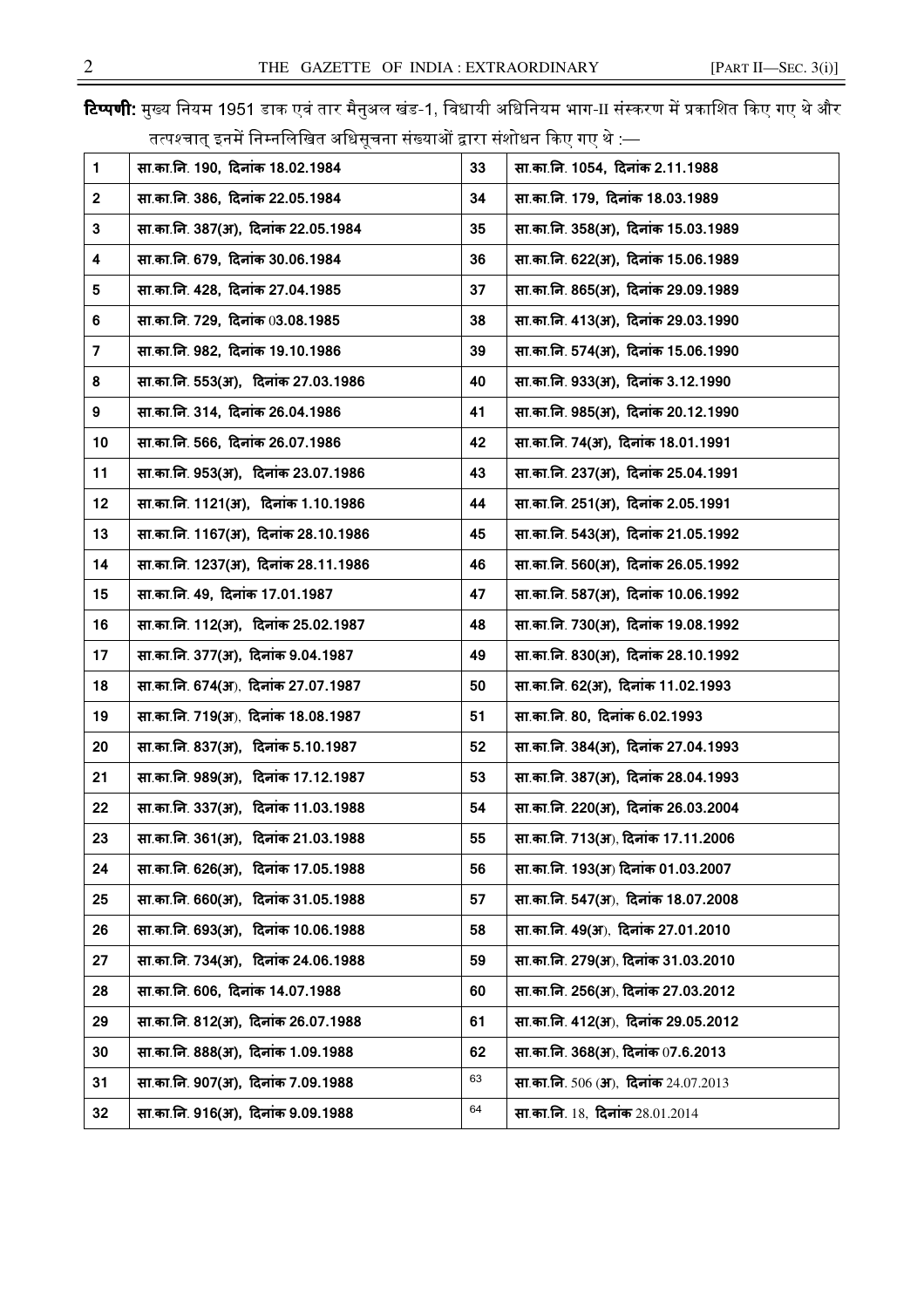## **MINISTRY OF COMMUNICATIONS AND INFORMATION TECHNOLOGY**

## **(Department of Telecommunications)**

## **NOTIFICATION**

New Delhi, the 23rd December, 2014

**G.S.R. 912(E).—**In exercise of the powers conferred by section 7 of the Indian Telegraph Act, 1885 (13 of 1885), the Central Government hereby makes the following rules further to amend the Indian Telegraph Rules, 1951, namely:—

1. (1) These rules may be called the Indian Telegraph  $(2<sup>nd</sup>$  Amendment of 2014) Rules, 2014.

(2) They shall come into force on the date of their publication in the Official Gazette.

2. In the Indian Telegraph Rules, 1951 (hereinafter referred to as the said rules), in rule 525, in sub-rule (2),

(i) in clause (iii), after item (ba), the following item shall be inserted, namely :—

"(c) For providing mobile services in identified uncovered areas of Karbi-Anglong and Dima Hasao districts of the State of Assam and in the State of Arunachal Pradesh, Capital Expenditure and Operating Expenditure net of revenue incurred by Bharat Sanchar Nigam Limited (BSNL) shall be funded by the Universal Service Obligation Fund (USOF), for a period of five years from the date of commencement of these rules."

(ii) in clause (v), after item (c), the following item shall be inserted, namely :—

"(d) For providing Optical Fibre Cable (OFC) Ring connectivity to state capitals and district headquarters and augmentation of transmission media as per the Comprehensive Telecom Development Plan for the North-Eastern Region, Capital Expenditure incurred by Bharat Sanchar Nigam Limited (BSNL) shall be funded by the Universal Service Obligation Fund (USOF)."

3. In the said rules, in rule 526, for the words, brackets, figures and letters "item (ba) of clause (iii), item (c) of clause (v)", the words, brackets, figures and letters "item (ba) and item (c) of clause (iii), item (c) and item (d) of clause (v) " shall be substituted.

[F.No.14-1/2014-PGL]

D. MANNA , Dy. Director General (PG) Cum-Ex-Officio Jt. Secy.

**Note:** The principal rules, 1951 were published in the Post and Telegraph Manual Volume I, Legislative Enactments, Part II, Edition and subsequently amended vide notification numbers—

- 1. G.S.R. 190, dated 18-2-1984
- 2. G.S.R. 386, dated 22-5-1984
- 3. G.S.R. 387(E), dated 22-5-1984
- 4. G.S.R. 679, dated 30-6-1984
- 5. G.S.R. 428, dated 27-4-1985
- 6. G.S.R 729, dated 3-8-1985
- 7. G.S.R. 982, dated 19-10-1986
- 8. G.S.R. 553(E), dated 27-03-1986
- 9. G.S.R. 314, dated 26-4-1986
- 10. G.S.R. 566, dated 26-7-1986
- 11. G.S.R. 953(E), dated 23-7-1986
- 12. G.S.R. 1121(E), dated 1-10-1986
- 13. G.S.R. 1167(E), dated 28-10-1986
- 14. G.S.R. 1237(E), dated 28-11-1986
- 15. G.S.R. 49, dated 17-1-1987
- 16. G.S.R. 112(E), dated 25-2-1987
- 17. G.S.R. 377(E), dated 9-4-1987
- 18. G.S.R. 674(E), dated 27-7-1987
- 19. G.S.R. 719(E), dated 18-8-1987
- 20. G.S.R. 837(E), dated 5-10-1987
- 21. G.S.R. 989(E), dated 17-12-1987
- 22. G.S.R. 337(E), DATED 11-3-1988
- 23. G.S.R. 361(E), dated 21-3-1988
- 24. G.S.R. 626(E), dated 17-5-1988
- 25. G.S.R. 660(E), dated 31-5-1988
- 26. G.S.R. 693(E), dated 10-6-1988
- 27. G.S.R. 734(E), dated 24-6-1988
- 28. G.S.R. 606, dated 14-7-1988
- 29. G.S.R. 812(E), dated 26-7-1988
- 30. G.S.R. 888(E), dated 1-9-1988
- 31. G.S.R. 907(E), dated 7-9-1988
- 32. G.S.R. 916(E), dated 9-9-1988
- 33. G.S.R. 1054, dated 2-11-1988
- 34. G.S.R. 179, dated 18-3-1989
- 35. G.S.R. 358(E), dated 15-3-1989
- 36. G.S.R. 622(E), dated 15-6-1989
- 37. G.S.R. 865, dated 29-9-1989
- 38. G.S.R. 413(E), dated 29-3-1990
- 39. G.S.R. 574(E), dated 15-6-1990
- 40. G.S.R. 933(E), dated 3-12-1990
- 41. G.S.R. 985(E), dated 20-12-1990
- 42. G.S.R. 74(E), dated 18-1-1991
- 43. G.S.R. 237(E), dated 25-4-1991
- 44. G.S.R. 251(E), dated 2-5-1991